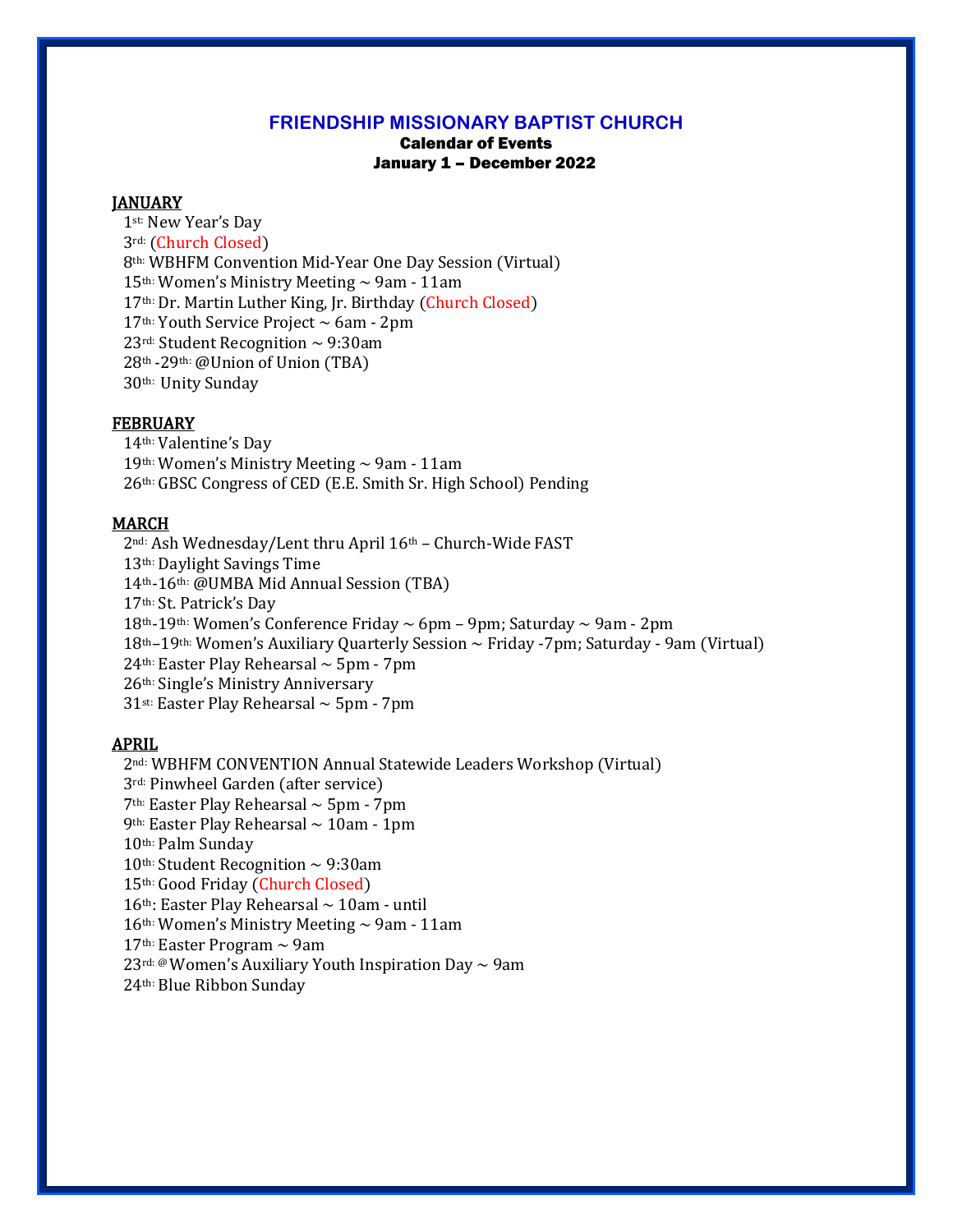## MAY

 $4<sup>th</sup>$  - 5<sup>th:</sup> Youth Revival  $\sim$  7pm 8th: Mother's Day 14<sup>th: @</sup> Women's Auxiliary Mini Workshop  $\sim$  9am (TBA) 14<sup>th:</sup> Women's Ministry Meeting  $\sim$  9am - 11am  $21$ <sup>st:</sup> Military and Veterans Resource Fair  $\sim$  9am – until 27th -28th: UMBA (TBA) 29th Memorial Day Service  $\sim$  10am 29th: Unity Sunday 30th: Memorial Day (Church Closed)

# **JUNE**

 11th: Graduate Breakfast ~ 9am - 1pm 12<sup>th:</sup> Graduate Sunday  $\sim$  10am  $13<sup>th</sup>$  -17<sup>th:</sup> Vacation Bible School  $\sim$  9am - 1pm 17th: VBS Closing Program/Picnic ~ 12 noon - 3pm 18<sup>th:</sup> Women's Ministry Meeting  $\sim$  9am - 11am 18<sup>th: @</sup>Women's Auxiliary Quarterly Session  $\sim$  9am (TBA) 19th: Juneteenth 20th: Juneteenth Observance Day (Church Closed) 19th: Student Recognition  $\sim$  9:30am 25th - 26th: Pastor's Anniversary

# **JULY**

 4th: Independence Day (Church Closed) 9th: @ District 5 Annual Session (TBA)  $10<sup>th</sup>$ : Annual Missionary Day  $\sim 10$ am  $11<sup>th</sup>$  - 15<sup>th</sup>: Summer Youth Camp  $\sim$  9am - 2pm  $15<sup>th</sup>·16<sup>th</sup>$ : Women's Ministry Outing  $\sim$  8am - 1pm 24<sup>th:</sup> Annual Usher's Day  $\sim$  10am 24th - 29th: @ WBHFM CONVENTION of NC Annual Session (TBA) 29th: Youth Lock-In ~ 8pm - 7am

## AUGUST

 $7<sup>th</sup>$ : Annual Youth Day Pew Rally  $\sim$  3pm 17<sup>th:</sup> Back to School Night  $\sim$  5:30pm - 8:00pm (pending)  $20<sup>th</sup>$ : Boys and Men's Conference  $\sim$  9am - until 21st: Annual Men's Day  $\sim$  10am  $27<sup>th</sup>$ : Women's Ministry Meeting  $\sim$  9am - 11am 28<sup>th:</sup> Annual Floral Ministry Day  $\sim$  10am

## SEPTEMBER

th: Labor Day (Church Closed) th: Family Fun Day th: 106 Church Anniversary/Homecoming ~ 10am 16<sup>th:</sup> Women's Auxiliary Annual Session Friday  $\sim$  7pm; Saturday  $\sim$  9am (TBA) 17<sup>th:</sup> Women's Ministry Meeting  $\sim$  9am – 11am th - 24th: Spiritual Renewal Week (TBA) 24<sup>th:</sup> Youth Prayer Walk  $\sim$  9am - 2pm th: @WBHFM Convention Family Missions Conference (TBA)